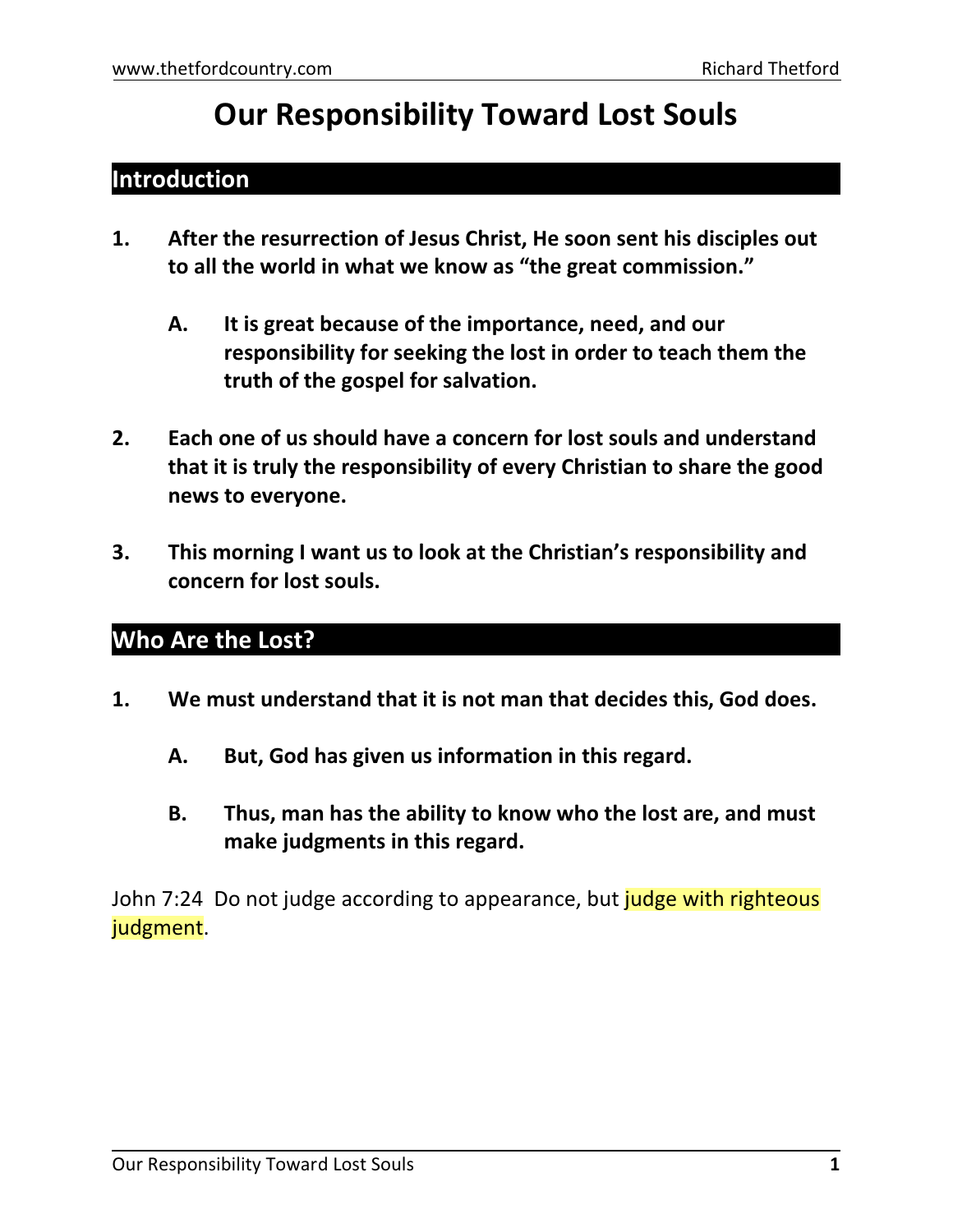#### **2. Those who are lost:**

• 2 Corinthians 4:3 But even if our gospel is veiled, it is veiled to those who are perishing,

#### **A. Those without the gospel are lost. Romans 10:14-15**

• John 8:24 Therefore I said to you that you will die in your sins; for if you do not believe that I am He, you will die in your sins.

#### **A. Those without faith in the gospel are lost. Romans 10:17**

• Luke 13:3 I tell you, no; but unless you repent you will all likewise perish.

#### **A. Those without repentance motivated by the gospel are lost. 2 Corinthians 7:9-10**

- Mark 16:16 He who believes and is baptized will be saved; but he who does not believe will be condemned.
	- **A. Those who reject the gospel and baptism are lost.**
	- **B. Who is the one that will be saved? (Those who are baptized)**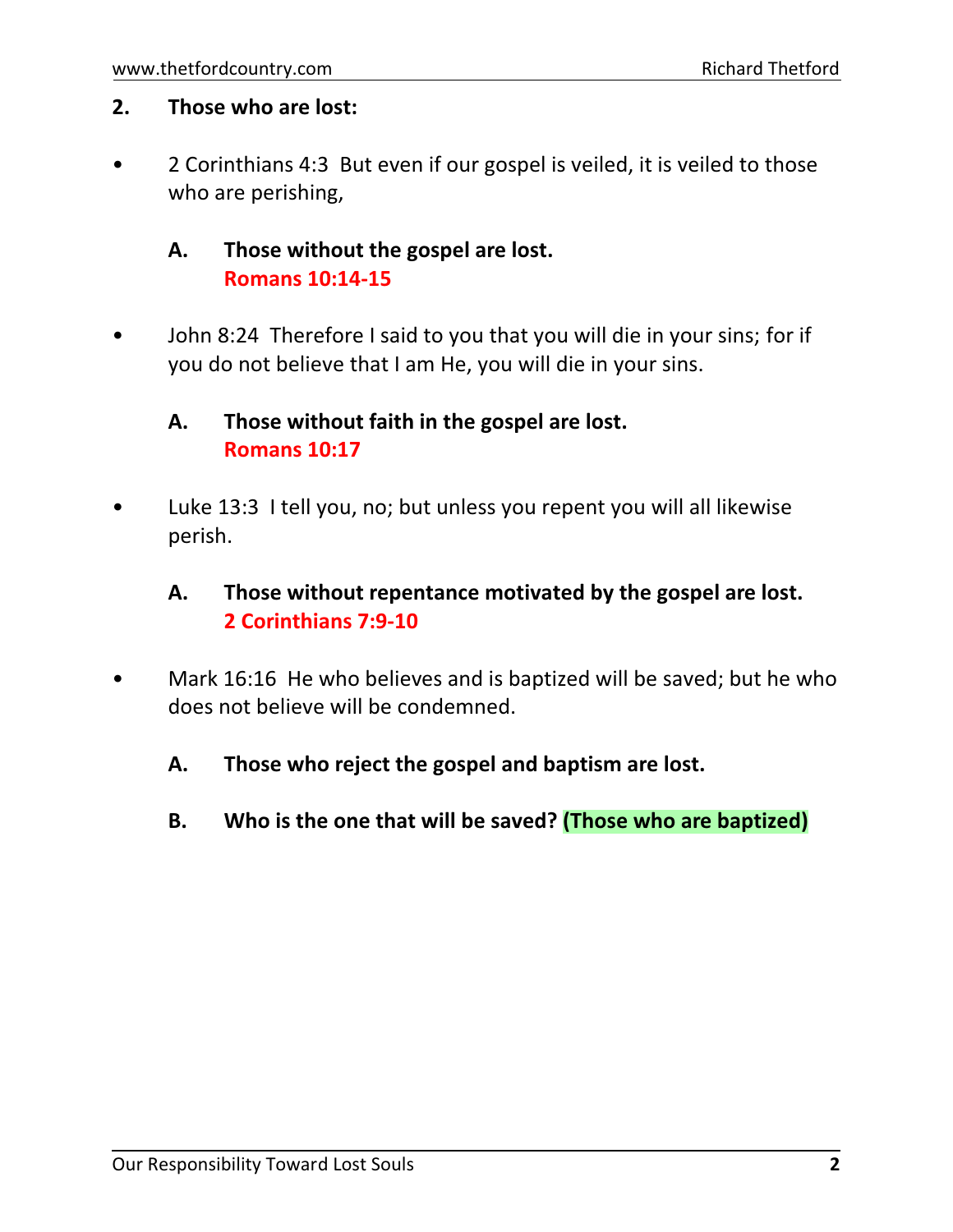- Acts 2:47 praising God and having favor with all the people. And the Lord added to the church daily those who were being saved.
	- **A. Those outside the Lord's church are lost.**
	- **B. Just because someone is kind and good doesn't mean that they will be saved ….. Acts 10 (Cornelius)**
	- **C. Just because someone is devoted to some denomination doesn't mean they will be saved. Galatians 1:13-14**
	- **D. Just because one is sincere in his convictions doesn't mean they will be saved ..…..**

Acts 26:9-11 "Indeed, I myself thought I must do many things contrary to the name of Jesus of Nazareth. This I also did in Jerusalem, and many of the saints I shut up in prison, having received authority from the chief priests; and when they were put to death, I cast my vote against them. And I punished them often in every synagogue and compelled them to blaspheme; and being exceedingly enraged against them, I persecuted them even to foreign cities.

1 Timothy 1:13 although I was formerly a blasphemer, a persecutor, and an insolent man; but I obtained mercy because I did it ignorantly in unbelief.

Acts 22:16 And now why are you waiting? Arise and be baptized, and wash away your sins, calling on the name of the Lord.'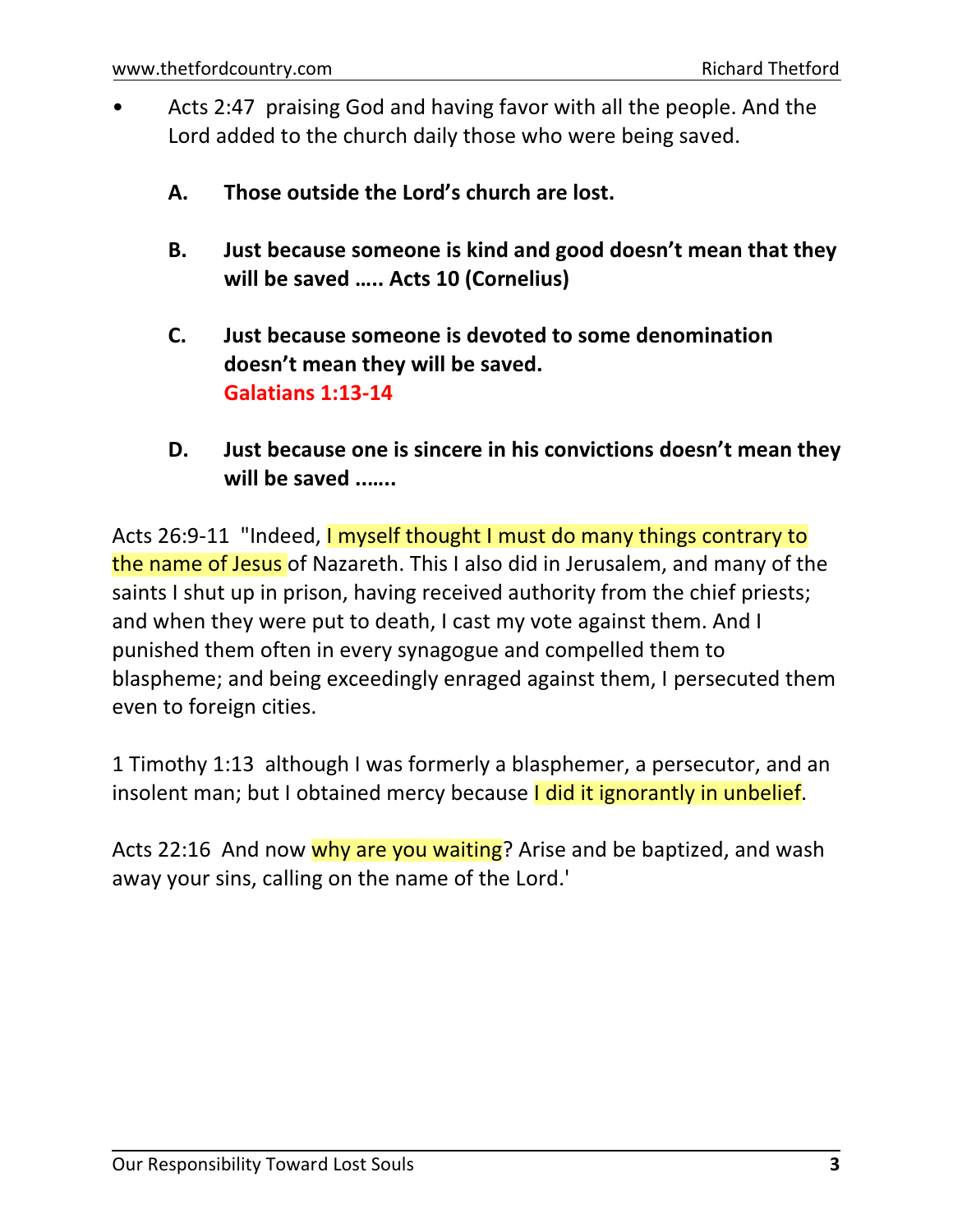- Revelation 3:14-16, 19 And to the angel of the church of the Laodiceans write, 'These things says the Amen, the Faithful and True Witness, the Beginning of the creation of God: I know your works, that you are neither cold nor hot. I could wish you were cold or hot. So then, because you are lukewarm, and neither cold nor hot, I will vomit you out of My mouth....... As many as I love, I rebuke and chasten. Therefore be zealous and repent.
	- **A. Lukewarm and indifferent church members will be lost.**
	- **B. Negligence is one of the most dangerous sins.**

#### **• Those who fall away (Apostasy) will be lost:**

Hebrews 3:12 Beware, brethren, lest there be in any of you an evil heart of unbelief in departing from the living God;

Hebrews 10:29-30 Of how much worse punishment, do you suppose, will he be thought worthy who has trampled the Son of God underfoot, counted the blood of the covenant by which he was sanctified a common thing, and insulted the Spirit of grace? For we know Him who said, "VENGEANCE IS MINE, I WILL REPAY," says the Lord. And again, "THE LORD WILL JUDGE HIS PEOPLE."

James 5:19-20 Brethren, if anyone among you wanders from the truth, and someone turns him back, let him know that he who turns a sinner from the error of his way will save a soul from death and cover a multitude of sins.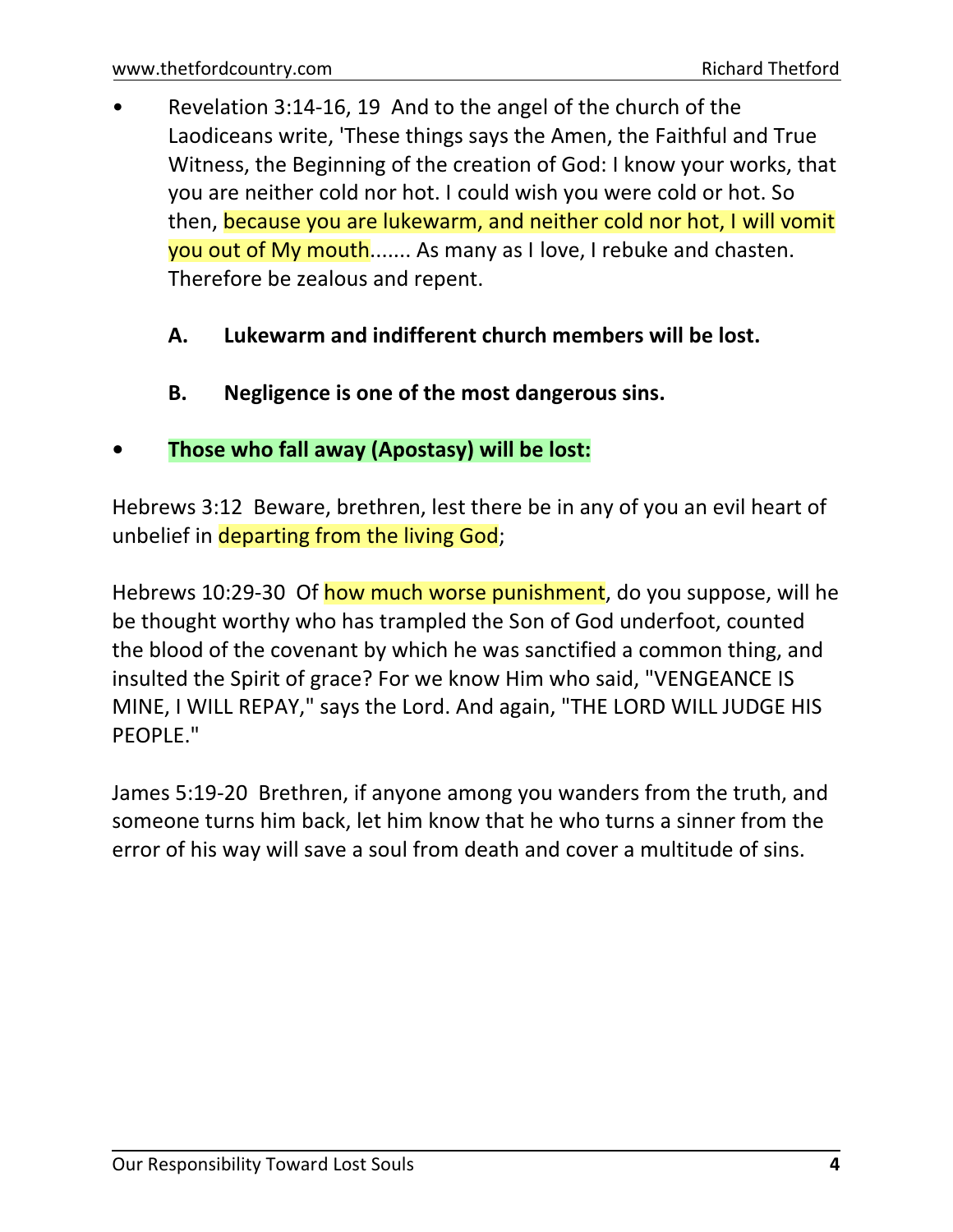#### **What Can We Do to Save the Lost?**

- **1. Always live right before lost souls.**
	- **A. Even the glorious message of salvation will seem repulsive when coming from a hypocrite, but the hypocrite is not usually concerned about lost souls in the first place.**
	- **B. Our life must be such that we are attracting souls to Christ and not driving them away. Romans 2:21-24**

Galatians 2:20 I have been crucified with Christ; it is no longer I who live, but Christ lives in me; and the life which I now live in the flesh I live by faith in the Son of God, who loved me and gave Himself for me.

2 Corinthians 3:2 You are our epistle written in our hearts, known and read by all men;

- **2. Show interest in lost souls**
	- **A. Invite them to hear the gospel preached.**
	- **B. Continue to show interest by talking with them about Christ, His church and salvation.**
		- **1) Give them some religious tracts.**
		- **2) Try to encourage them to have a Bible study.**
		- **3) Have the preacher or other spiritually minded brethren help assist you in a study with others.**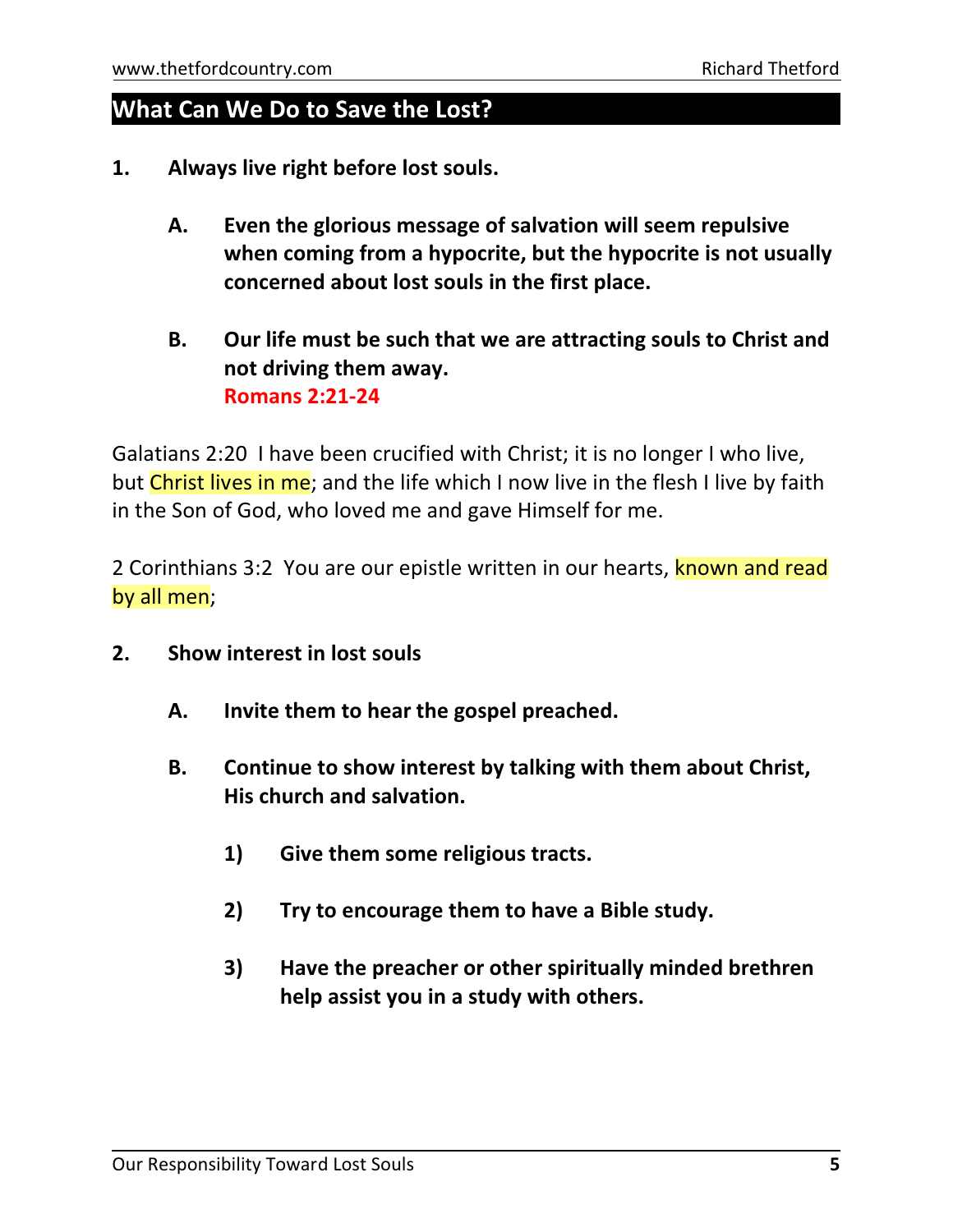#### **C. Some say I don't know enough to teach. Why?**

Hebrews 5:12 For though by this time you ought to be teachers, you need someone to teach you again the first principles of the oracles of God; and you have come to need milk and not solid food.

2 Peter 3:18 but grow in the grace and knowledge of our Lord and Savior Jesus Christ......

> **1) I believe that most Christians know much more than they give themselves credit for.**

#### **Why Should We Be Concerned about Lost Souls?**

- **1. Because the Lord was concerned.**
	- **A. Remember, the Lord left His home in glory to seek the lost. Luke 19:10**
	- **B. The Lord gave His life that lost souls might be saved**

Romans 5:8 But God demonstrates His own love toward us, in that while we were still sinners, Christ died for us.

- **2. Because of the value of souls.**
	- **A. If we can shed tears of joy when someone saves the physical life of a person, should we not weep for souls being eternally lost?**
	- **B. Souls are worth much much more than physical life. Matthew 10:28**
	- **C. Once a soul has departed this world unprepared, it will always remain lost, separated from God for eternity.**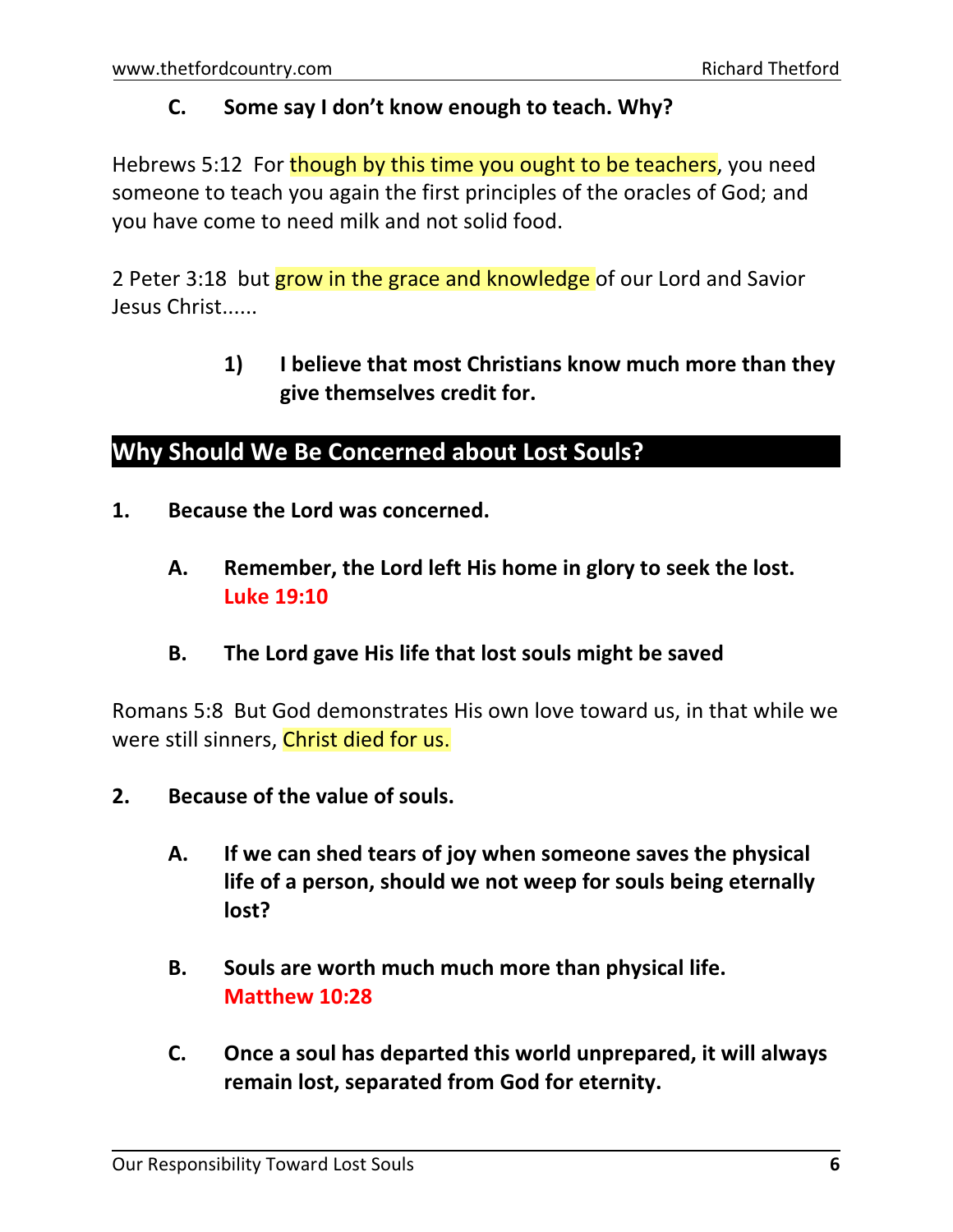- **3. Because of our own souls.**
	- **A. Can we expect to be saved if we don't care about the lost souls of those around about us?**
	- **B. I once read about two people who were lost in a snow and ice storm together, and they got as close to each other as they could while buried in snow. By doing so, their body warmth went to each other, and they managed to stay alive by giving warmth to each other.**
	- **C. In a way, that is how it is in ourspiritual lives. By helping to save others, we save ourselves.**
		- **1) He who would save himself must save others.**

### **Conclusion**

- **1. We need to pray that God will help us to do our part in saving lost souls from the depth of hell.**
	- **A. I certainly don't want to go to hell and I really don't want others to go there.**
	- **B. All we can do is try. Those who will not respond to the teaching of God – then shake the dust off and continue on.**

Matthew 10:14 And whoever will not receive you nor hear your words, when you depart from that house or city, shake off the dust from your feet.